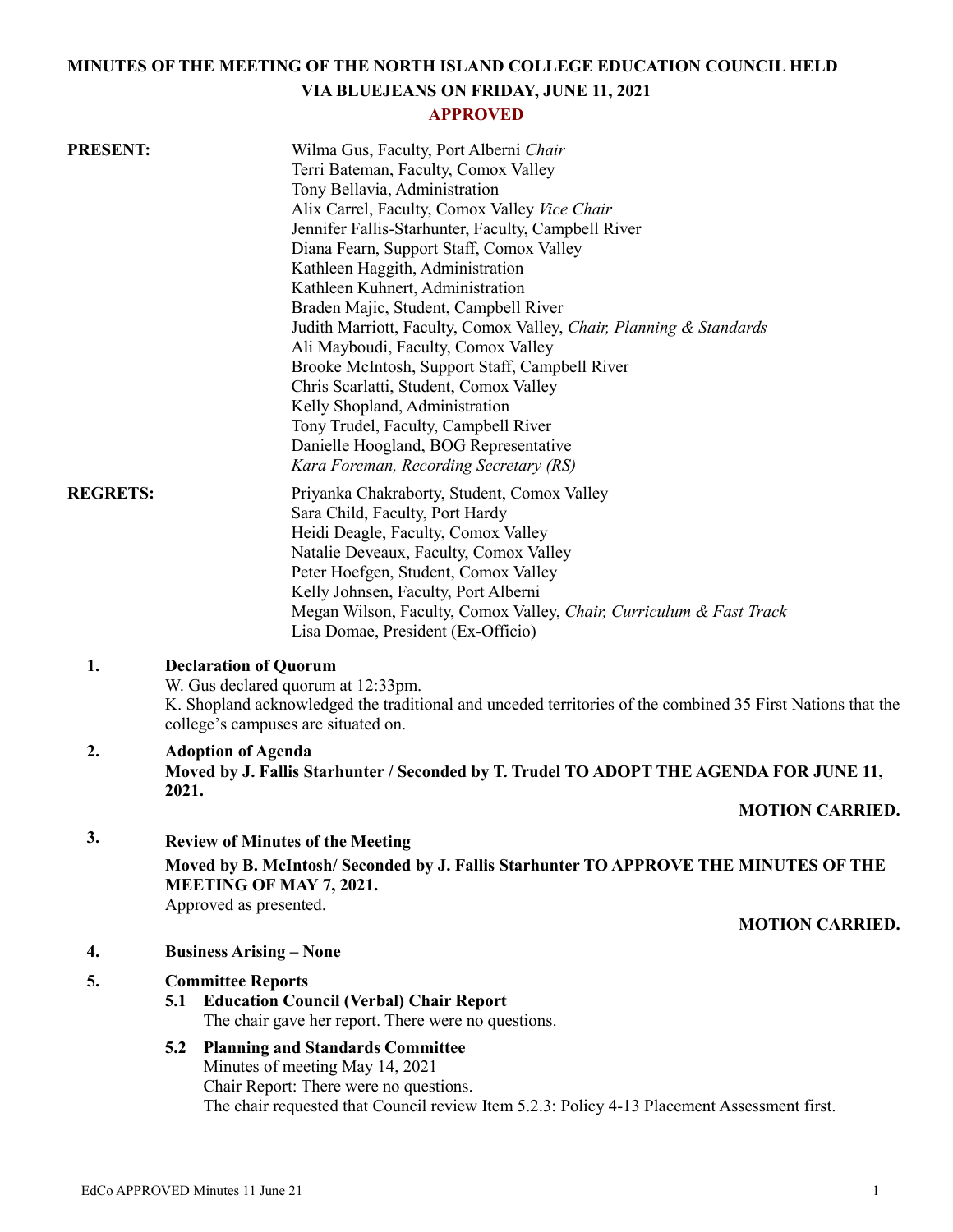#### **5.2.1 Policy 3-33 Evaluation of Student Performance**

#### **Moved by J. Marriott / Seconded by T. Bateman TO APPROVE THE POLICY #3-33 EVALUATION OF STUDENT PERFORMANCE TO BE EFFECTIVE SEPTEMBER 1, 2021.**

*Discussion:* Noted that Procedure #7 will be revisited for clarification. **Requested Revision:** *Principles* • #6 add "to be assigned" after "final grade"

**MOTION CARRIED.**

### **5.2.2 Policy 3-35 Course Outline**

**Moved by J. Marriott / Seconded by C. Scarlatti TO APPROVE THE POLICY #3-35 COURSE OUTLINE TO BE EFFECTIVE SEPTEMBER 1, 2021.**

**MOTION CARRIED.**

### **5.2.3 Policy 4-13 Placement Assessment**

**Moved by J. Marriott / Seconded by A. Carrel TO APPROVE THE POLICY #4-13 PLACEMENT ASSESSMENT TO BE EFFECTIVE IMMEDIATELY. Requested Revision:**

*Guidelines*

• #1 add "normally"

#### **MOTION CARRIED.**

#### **5.3 Fast Track Committee**

**Minutes of April 2021**

#### **5.3.1 New Course – FSK 030 Foundation Skills for Trades**

**Moved by J. Marriott / Seconded by C. Scarlatti TO APPROVE THE NEW COURSE.**

#### **EFFECTIVE/START DATE: FA 2021**

#### **MOTION CARRIED.**

#### **5.4 Curriculum Committee**

**Minutes of May 21, 2021**

**5.4.1 Program Revision – Trades Omnibus**

**Moved by J. Marriott / Seconded by C. Scarlatti TO APPROVE THE PROGRAM REVISIONS WITH AMENDMENT AS NOTED BELOW.**

**EFFECTIVE/START DATE: FA 2021**

**Requested Revisions:**

*Program revision form*

• Add NIC MAT 022 to admission requirements

# **MOTION CARRIED.**

**5.4.2 Course Revision – NUR 410 Health and Wellness in Aboriginal Communities**

**Moved by J. Marriott / Seconded by C. Scarlatti TO APPROVE THE COURSE REVISION.**

# **EFFECTIVE/START DATE: FA 2021**

# *Discussion:*

It was noted that track changes was not used on the course title change in the ACD but has been highlighted.

K. Haggith will confirm with department about note on prerequisite regarding access to the course.

# **MOTION CARRIED.**